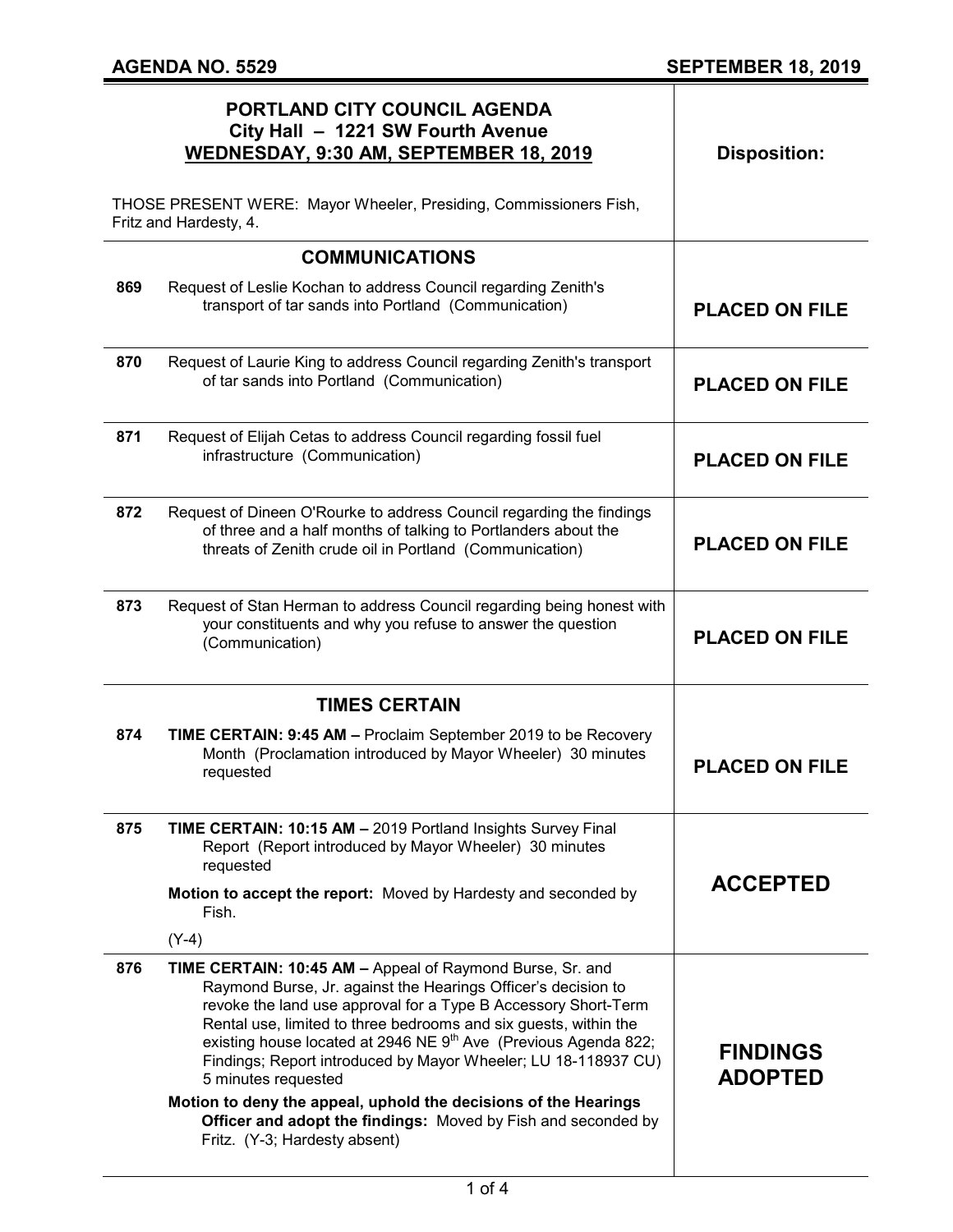|      | <b>CONSENT AGENDA - NO DISCUSSION</b>                                                                                                                                                                                                                                                                                                       |                                                                         |
|------|---------------------------------------------------------------------------------------------------------------------------------------------------------------------------------------------------------------------------------------------------------------------------------------------------------------------------------------------|-------------------------------------------------------------------------|
|      | <b>Mayor Ted Wheeler</b>                                                                                                                                                                                                                                                                                                                    |                                                                         |
| *877 | <b>Office of Management and Finance</b>                                                                                                                                                                                                                                                                                                     |                                                                         |
|      | Pay bodily injury claim of Ion Butuc in the sum of \$38,352 resulting from<br>a motor vehicle collision involving the Portland Police Bureau<br>(Ordinance)                                                                                                                                                                                 | 189700                                                                  |
|      | $(Y-4)$                                                                                                                                                                                                                                                                                                                                     |                                                                         |
| *878 | Pay bodily injury lawsuit of Daniel Martinez in the sum of \$15,000<br>involving Portland Police Bureau (Ordinance)                                                                                                                                                                                                                         | 189705                                                                  |
|      | <b>REGULAR AGENDA</b>                                                                                                                                                                                                                                                                                                                       |                                                                         |
|      | <b>Mayor Ted Wheeler</b>                                                                                                                                                                                                                                                                                                                    |                                                                         |
|      | <b>Office of Management and Finance</b>                                                                                                                                                                                                                                                                                                     |                                                                         |
|      | *S-879 Create a new represented classification of Facilities Worker and<br>establish an interim compensation rate for this classification<br>(Second Reading Agenda 837)                                                                                                                                                                    | <b>SUBSTITUTE</b>                                                       |
|      | Motion to accept substitute: Moved by Wheeler and seconded by<br>Hardesty, without objection.                                                                                                                                                                                                                                               | 189703                                                                  |
|      | $(Y-4)$                                                                                                                                                                                                                                                                                                                                     |                                                                         |
|      | <b>Commissioner Chloe Eudaly</b>                                                                                                                                                                                                                                                                                                            |                                                                         |
|      | <b>Office of Community &amp; Civic Life</b>                                                                                                                                                                                                                                                                                                 |                                                                         |
| *880 | Authorize an Intergovernmental Agreement with Portland State<br>University to conduct disability engagement and equity research not<br>to exceed \$75,000 (Ordinance) 15 minutes requested                                                                                                                                                  | <b>RESCHEDULED TO</b><br><b>SEPTEMBER 25, 2019</b><br><b>AT 9:30 AM</b> |
|      | <b>Commissioner Amanda Fritz</b>                                                                                                                                                                                                                                                                                                            |                                                                         |
| *881 | Authorize an Intergovernmental Agreement with the State of Oregon for<br>Administrative Review Services related to the Open and<br>Accountable Elections Program (Ordinance)<br>$(Y-4)$                                                                                                                                                     | 189704                                                                  |
|      | <b>Water Bureau</b>                                                                                                                                                                                                                                                                                                                         |                                                                         |
| 882  | Authorize a construction contract with Northbank Civil and Marine, Inc.<br>in the estimated amount of \$4 million for the investigation and<br>repairs of a subdrain in the Bull Run Dam 2 Spillway under the<br>auspices of a Declaration of an Emergency per ORS 279C.335<br>Competitive bidding; exceptions and PCC 5.33.130 (Ordinance) | <b>REFERRED TO</b><br><b>COMMISSIONER OF</b><br><b>PUBLIC UTILITIES</b> |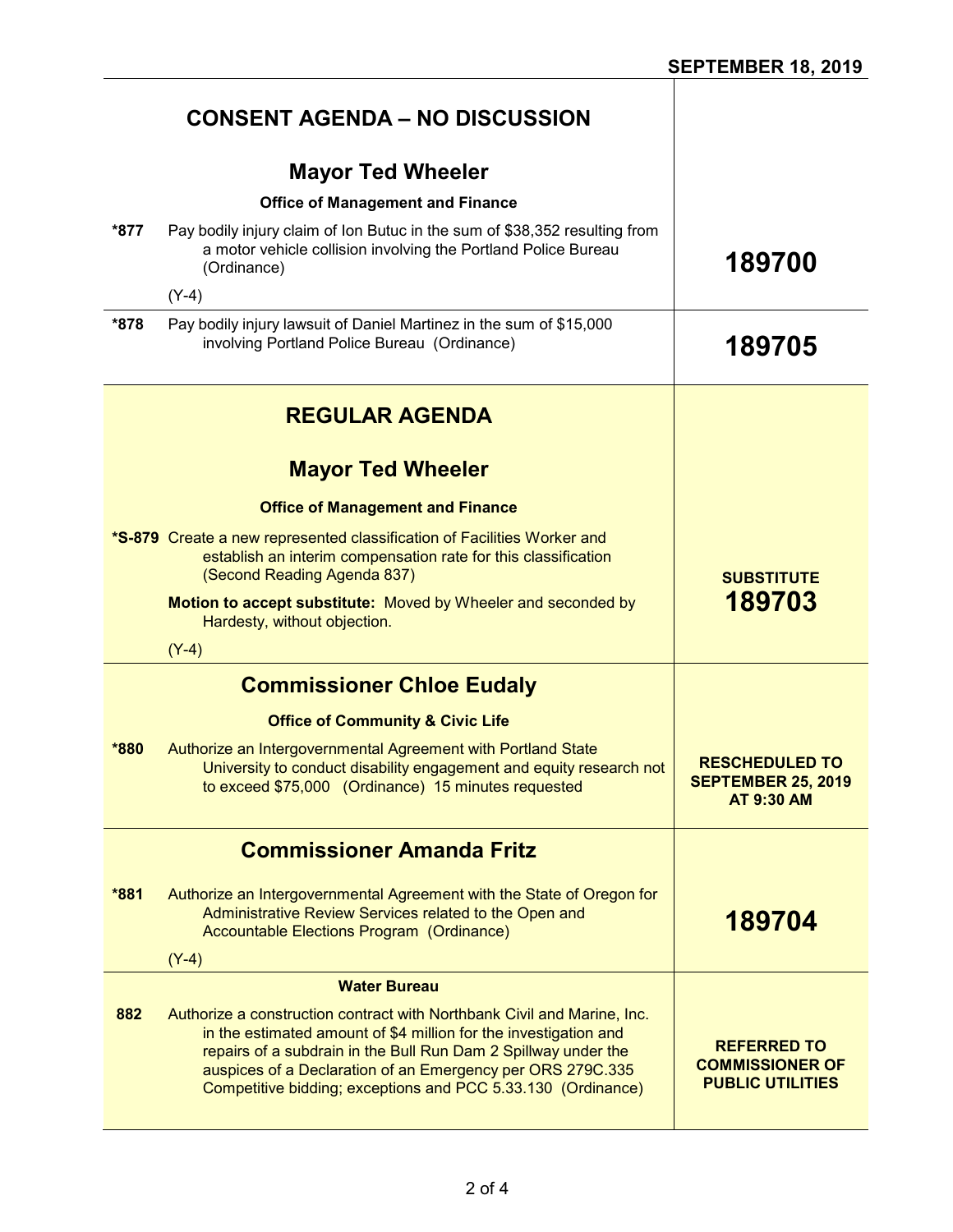|                                                                                       | <b>Commissioner Nick Fish</b>                                                                                                                                                                                                                                                                     |                       |
|---------------------------------------------------------------------------------------|---------------------------------------------------------------------------------------------------------------------------------------------------------------------------------------------------------------------------------------------------------------------------------------------------|-----------------------|
|                                                                                       | <b>Bureau of Environmental Services</b>                                                                                                                                                                                                                                                           |                       |
| 883                                                                                   | Authorize a competitive solicitation and contract to procure electrical<br>switchgear and medium-voltage substation transformers for the<br>Columbia Boulevard Wastewater Treatment Plant Project No.<br>E10897 for an estimated amount of \$3.5 million (Second Reading<br>Agenda 860)           | 189701                |
|                                                                                       | $(Y-4)$                                                                                                                                                                                                                                                                                           |                       |
| 884                                                                                   | Authorize a competitive solicitation and contract with the lowest<br>responsible bidder and provide payment for construction of the<br>Columbia Slough Outfall 100 Drainage Retrofits for Water Quality<br>Project No. E10689 for an estimated cost of \$1,760,000 (Second<br>Reading Agenda 861) | 189702                |
|                                                                                       | $(Y-4)$                                                                                                                                                                                                                                                                                           |                       |
|                                                                                       | WEDNESDAY, 2:00 PM, SEPTEMBER 18, 2019                                                                                                                                                                                                                                                            |                       |
| THOSE PRESENT WERE: Mayor Wheeler, Presiding, Commissioners Fritz<br>and Hardesty, 3. |                                                                                                                                                                                                                                                                                                   |                       |
| 885                                                                                   | TIME CERTAIN: 2:00 PM - Proclaim September 15 to October 15,<br>2019 to be Latinx Heritage Month (Proclamation introduced by<br>Mayor Wheeler and Commissioner Fritz) 45 minutes requested                                                                                                        | <b>PLACED ON FILE</b> |
|                                                                                       | THURSDAY, 2:00 PM, SEPTEMBER 19, 2019                                                                                                                                                                                                                                                             |                       |
|                                                                                       | DUE TO LACK OF AGENDA THERE WAS NO<br><b>THURSDAY 2:00 PM MEETING</b>                                                                                                                                                                                                                             |                       |

**NOTE:** "Time Certain" indicates that an item will not be heard by Council **prior** to the time specified.

Communications items are three minutes each. Regular Agenda items taking longer than five minutes have the time estimate noted next to the item.

The **\*** indicates an emergency ordinance, which takes effect immediately if passed. Nonemergency ordinances require two readings and a 30-day waiting period before taking effect. Resolutions, reports, etc., adopted by Council are effective after adjournment.

The above summary is published by the City Auditor as provided by Section 2-113 of the Charter and Ordinance No. 130672.

Council Chambers is equipped with a sound system for the hearing impaired. Assisted listening devices are available from the Clerk.

The City of Portland will gladly accommodate requests for an interpreter or make other accommodations that further inclusivity. Please make your request at least 72 hours before the meeting to the Council Clerk 503-823-4086. (TTY 503-823-6868).